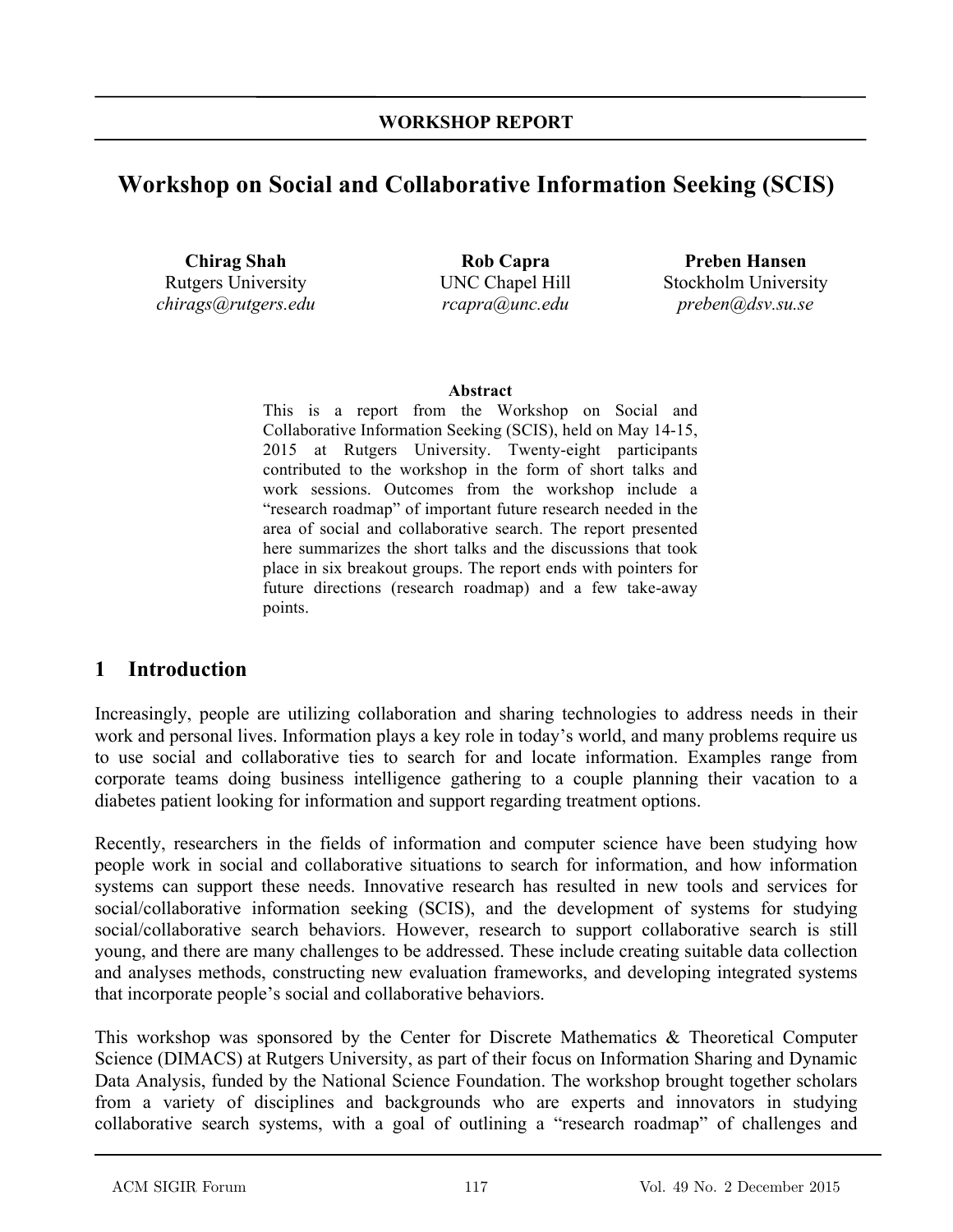opportunities as an outcome of the workshop. For one and a half days, these scholars presented, discussed, debated, and synthesized ideas related to social and collaborative information seeking theories and applications.

This report is a brief summary of the workshop. A longer, more detailed workshop report (over 50 pages) is available at: http://dimacs.rutgers.edu/Workshops/SCIS/SCIS2015Report.pdf.

## **2 Summary of the Talks**

After an introduction to the workshop, 18 participants gave short presentations on their current areas of research. These presentations are summarized below.

Chirag Shah (Rutgers University) opened the session by talking about the importance of space and time as dimensions in social and collaborative information seeking, and highlighting the additional roles of communication, awareness, affects, and group sizes. Next, Michael Twidale (University of Illinois at Urbana-Champaign) talked about how technology learning can often be both a search activity as well as a social activity, and that knowledge about strategies and tactics can have large impacts. Roberto González-Ibáñez (Universidad de Santiago de Chile) then talked about the importance of affective processes such as emotions in collaborative information seeking. Doug Oard (University of Maryland, College Park) discussed how challenges in cross-language information retrieval (CLIR) could help inform the research agenda for CIR, and presented as an example a collaborative translation task with people having different skills (e.g., some collaborators knowing the source language, others knowing the target language). Following this, Soo Young Rieh (University of Michigan) proposed developing a set of evaluation measures for social search divided into four categories: performance measures, informational outcomes, social outcomes, and user experience.

Christopher Leeder (Rutgers University) presented results from a user study that showed that groups found more useful sources and greater information coverage while working together. In contrast, individuals did better regarding query effectiveness and the amount of relevant sources. Yinglong Zhang (University of Texas) argued that the success of collaborative work is largely based on whether members can trust each other in a collaborative group. He also discussed how culture is one of many important factors that may influence the development of trust in collaboration. Aiko Takazawa from University of Illinois at Urbana-Champaign discussed a case study involving seven Japanese women living in Finland who created an ad-hoc, self-organized humanitarian aid group in response to the 2011 Great Tohoku Earthquake and Tsunami disaster in Japan. She reported how they collaboratively searched and used information with available technologies, and highlighted the role of social media in the group's work.

Robert Capra (University of North Carolina at Chapel Hill) discussed how systems could support users' activities in collaborative search, including planning, communicating results, monitoring progress, creating shared representations of structure, and performing synthesis of findings. He also described his recent research to investigate benefits of showing the "search trails" of previous users to future searchers who are doing similar tasks. Following this, Daqing He (University of Pittsburgh) talked about context-sensitive supports for collaborative information retrieval (CIR). He argued that it is important to take into account collaborators' search histories in a team. Sandra Toze (Dalhousie University) explored needs at the group-level within social and collaborative search activities. She presented a conceptual model of Group Information Process that provides a base that can be used for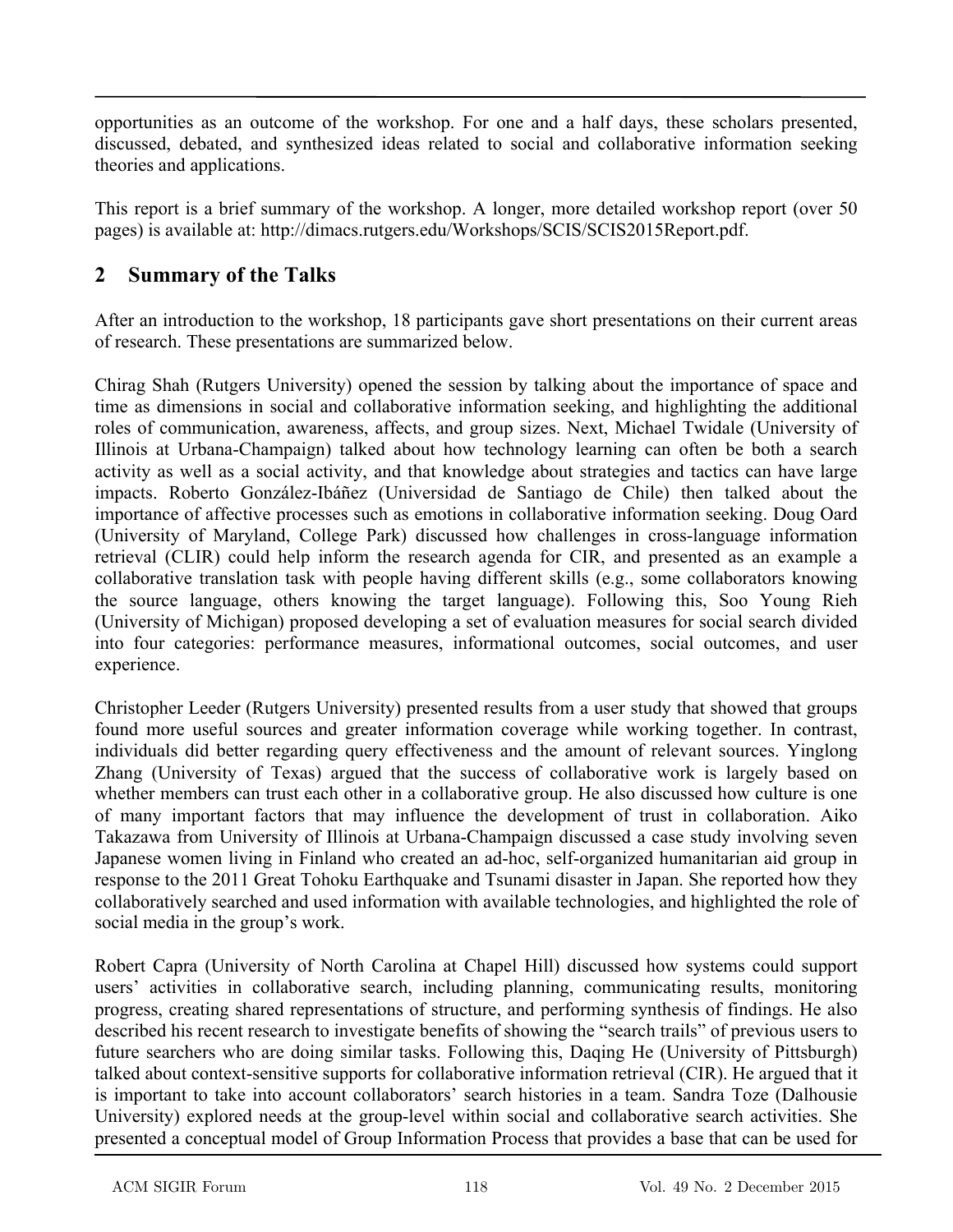further research. Next, Jeremy Pickens (Catalysts Inc.), talked about explicit task-constrained collaborative information seeking and discussed the importance of role asymmetries in certain domains, describing how the information needs are not always jointly negotiable between different collaborative partners when solving a task. Following this, Simon Knight (Open University, UK) focused on collaborative information seeking tasks as complex performance assessments. In order to study this, he developed two types of tasks: collaborative information seeking, and collaborative multiple document processing.

Mark Ackerman (University of Michigan) talked about collaborative information access in the health domain. He described the long-term information needs and information behaviors of people with chronic medical conditions, and talked about several projects to help people sense-make their conditions and the information they are gathering. Kaitlin Costello (University of North Carolina at Chapel Hill) also discussed health information seeking, focusing on how patients may teach other patients how to evaluate health information in online support groups (for example by teaching them crosschecking techniques). Javed Mostafa (University of North Carolina at Chapel Hill) discussed how health information seekers often involve and depend on other "co-consumers" of health information such as caregivers and physicians. To help support this, Mostafa proposed an approach to develop different profiles (e.g., one for the elderly end-user, one for the caregiver, and one for the physician) that can be used with machine learning approaches in collaborative information retrieval environments. Finally, Jyothi Vinjumur (University of Maryland, College Park) talked about her research on e-discovery, focusing on how legal professionals and technology (such as retrieval techniques) could collaborate to ensure proper production in a cost effective way, including factors. In her talk, Vinjumur discussed how factors such as context, cognition, and annotator expertise affect the process and quality of the review process.

## **3 Breakout Groups**

Across the two days of the workshop, six breakout groups formed and discussed research challenges in the following areas: cross-language retrieval, e-discovery, health information, learning, search trails, and evaluation.

**Group #1: Cross-Language Retrieval** – This breakout group focused on issues related to collaboration in cross-language retrieval. The group discussed challenges in specific domains including e-discovery, cross-language access to cultural heritage collections, and military decision making. The group identified a number of research issues including: how best to use limited human translation resources, how to integrate human and machine translation, and how to communicate with a curator who does not know the searcher's language, and how to integrate collaborators with different levels of domain and search expertise.

**Group #2: E-Discovery** – This group focused on the legal process of e-discovery and the use of technology this process. The group set as their objective to reduce the cost of manual document review in the e-discovery process by using collaboration. They outlined a Semi-Automated Collaborative Technology Assisted Review (CTAR) system that would use algorithmic mediation to gather high quality relevance judgements. In their proposed system, human reviewers would annotate documents and the system would provide support (1) by training a document ranker to help order the documents to be manually reviewed, and (2) to visually highlight features of the document that indicate relevance.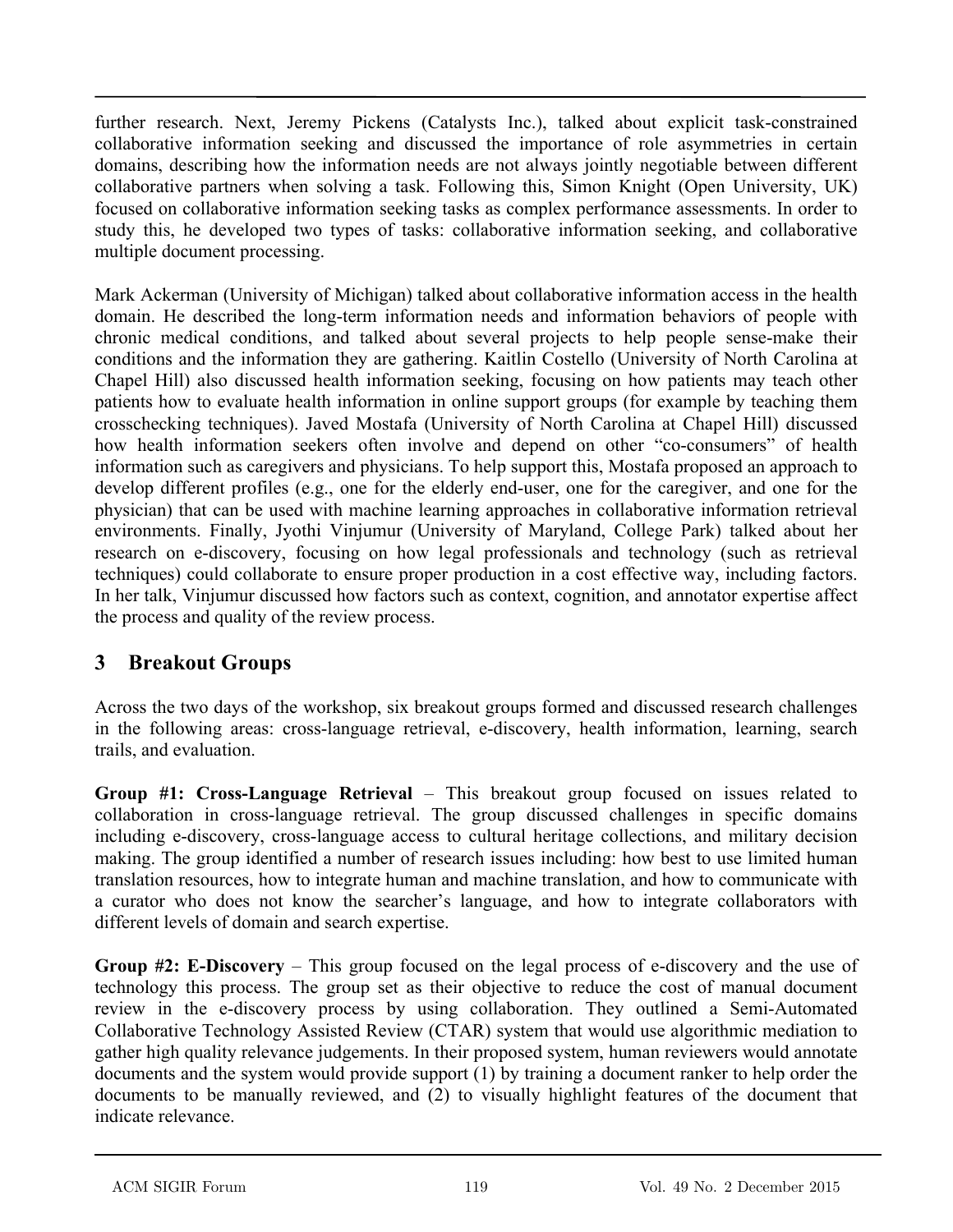**Group #3: Health Information** – This group discussed collaborative information seeking issues related to health. The group identified and discussed questions including: what relevance cues to patients use to evaluate collaborative health information, what roles to caregivers and health care providers play in collaborative information seeking, how does information seeking change over time for patients with chronic conditions. The group discussed how collaborative information behaviors are a type of "wicked problem", with requirements that are constantly evolving. To address this, the group proposed to develop exemplary cases in medical collaborative information behavior with a goal to generalize and characterize tasks. The group identified several areas that might lead to important cases: new diagnosis of a life-changing chronic illness, end-of-life and hospice care decisions, and diagnosis of illness with multiple care or treatment options requiring patient decisionmaking.

**Group #4: Learning** – This group identified one focal interest of the SCIS attendees – the relationship between learning and SCIS. SCIS can be thought of from two perspectives in a learning context: (1) searching to learn, (2) learning to search. The two might be seen combining, e.g. in information literacy contexts where students learn how to find and evaluate high quality content. In many cases, students need to learn how to use the (SCIS) tool, but we also might care about students finding the answer, understanding the bigger picture, learning to do SCIS better, or just engaging in information seeking faster/more efficiently (as an outcome of the SCIS). The group compiled numerous references on these topics, along with a list of resources relating to education/learning and search (these resources are detailed in the full workshop report).

**Group #5: Search Trails** – This group discussed the potential of studying search trails as a method of student learning of search skills and domain knowledge. A search trail is a record of an individual's actions and interactions during a search session, which can include the search terms entered, pages visited, and paths traversed. Two main questions emerged: what are the potential uses of search trails, and what are benefits to others? The group discussion identified possible benefits of exposing students to search trails and suggested possible study designs to incorporate individual searching and learning with social/collaborative activities. For instance, study participants could search individually, and then come together to view the group's results, comparing and reflecting on differences and similarities. Studies could also follow the classroom instruction model of "think/pair/share" by searching first as individuals, then comparing results with a partner, and reporting on their discussion to the larger group.

**Group #6: Evaluation** – This group started with a general discussion about different research problems involving social and collaborative information seeking, followed by brainstorming on how to evaluate knowledge change as a result of SCIS activities/tasks. The group proposed a number of measures/instruments that can be used for evaluation in SCIS, and provided a sample study design to demonstrate and discuss such usage. The research method proposed by this group involved a mixedmethod approach in which observations, interviews, surveys, and log data analysis are used. The group also recommended using pre-test and post-test to evaluate learning during an SCIS activity. It was suggested that the following variables need to be controlled or at least kept in mind while conducting a study: space (co-located, remotely located), time (synchronous, asynchronous), common ground, prior knowledge, education level (institutional), group size, resources/tools used or available, and task difficulty/complexity.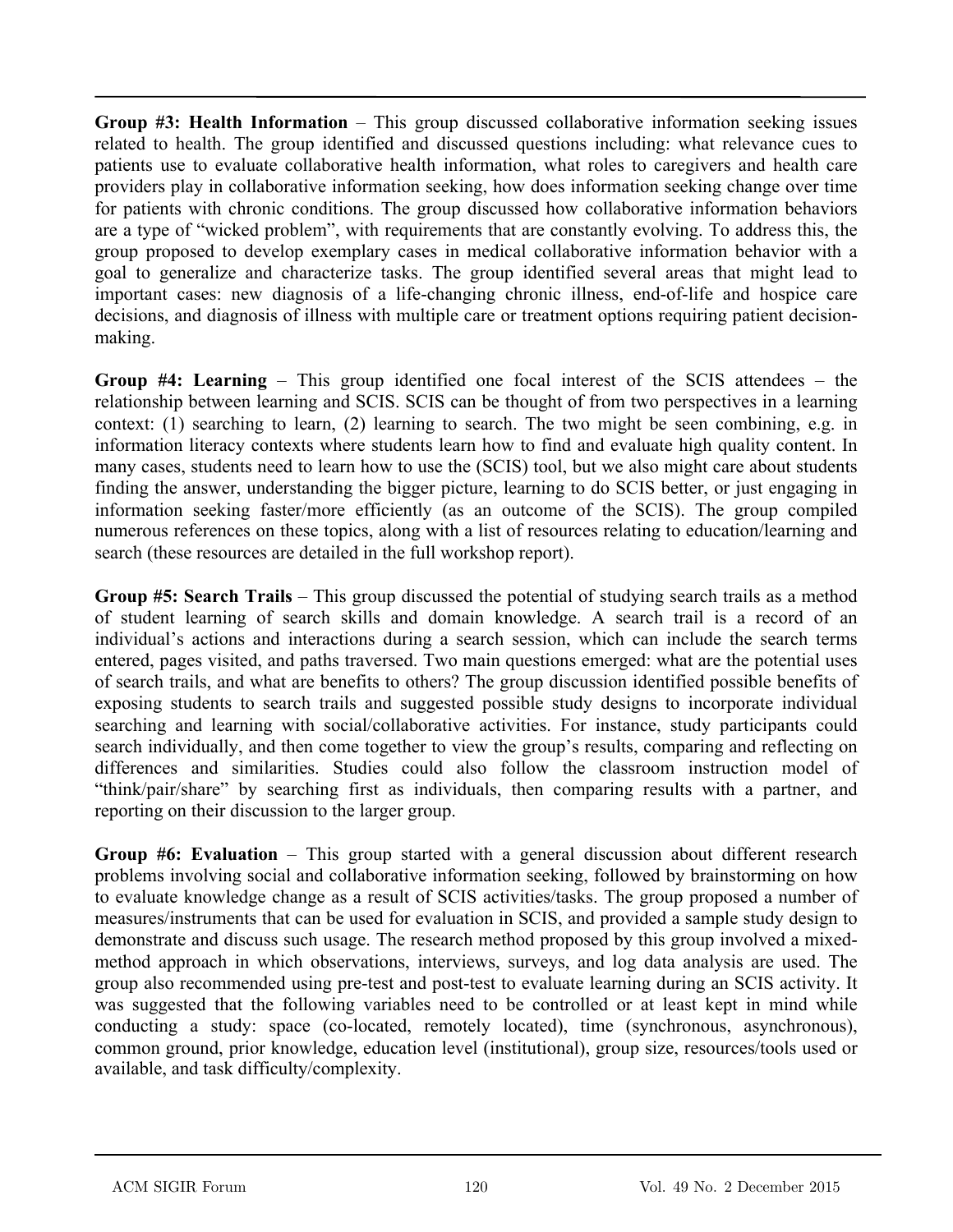### **4 Research Roadmap**

The last two sessions of the workshop on the second day focused on discussing future directions for SCIS. Given what we know, what we have learned and discussed at this workshop, where do we go from here? What are some of the next steps for us and others interested in SCIS research to follow? Here are some of the points, in no particular order, that came up during the final session discussions.

- What are the fundamentals of SCIS research? Why should people care about SCIS? What is the big impact on the society? One answer – SCIS allows us to address problems that are too difficult or even impossible for individuals to do.
- What other important problems might be addressed with the use of socio-collaborative connections? One approach is to look at existing problems and consider what happens when you put 'collaborative' put in front of it. Example: Collaborative analytics.
- Algorithmic approaches are important and SCIS would benefit from having people with algorithms backgrounds involved (e.g., traditional CS and engineering system-oriented). Bringing system-focused and user-focused researchers and developers together to design SCIS systems and services could have benefits such as: (1) showing users what we are doing, (2) providing algorithmic mediation with classifiers, features, (3) encouraging people to collaborate.
- In addition to research and development, we should also focus on education. We could work on developing curriculum/courses for SCIS. The content developed through collaboration of scholars in SCIS area could be available online for educators to easily incorporate into their existing curriculum. For instance, we could suggest list of foundational readings and a set of activities to explain/reinforce SCIS behaviors. A teacher or course developer could use them as needed in their courses. Potential courses/subjects that could incorporate SCIS topics include: information retrieval (IR), human-computer interaction (HCI), and human information behavior (HIB).
- Those of us who teach classes in SCIS, IR, HCI, and HIB could give collaborative search activities to students and reflect on them. We could also create a pool of interesting topics for students to select for both smaller and larger assignments such as bachelor or master thesis.
- Another idea was to organize a summer program or seminar to educate/train students and new scholars in the area.
- We also discussed possible funding opportunities for work on SCIS and ways to communicate to funding agencies the great potential for impactful research in this area. Possible sources include NSF, IARPA (incisive analysis), DARPA, NIST, NLM, NIH, NSF-SCH. Outside of the US, there are other funding agencies such as the European Commission, Canadian funding agencies, etc. It will be important to address what the computational aspects are that will be advanced by SCIS research. What are computational models that can be developed, used, and evaluated?
- Another possible and highly valuable activity is to create test collections, tasks, evaluations that we can all share. This could be explored as part of a NIST TREC track, and/or in coordination with other test collection activities such as the CLEF in Europe, NTCIR in Japan, and FIRE in India.